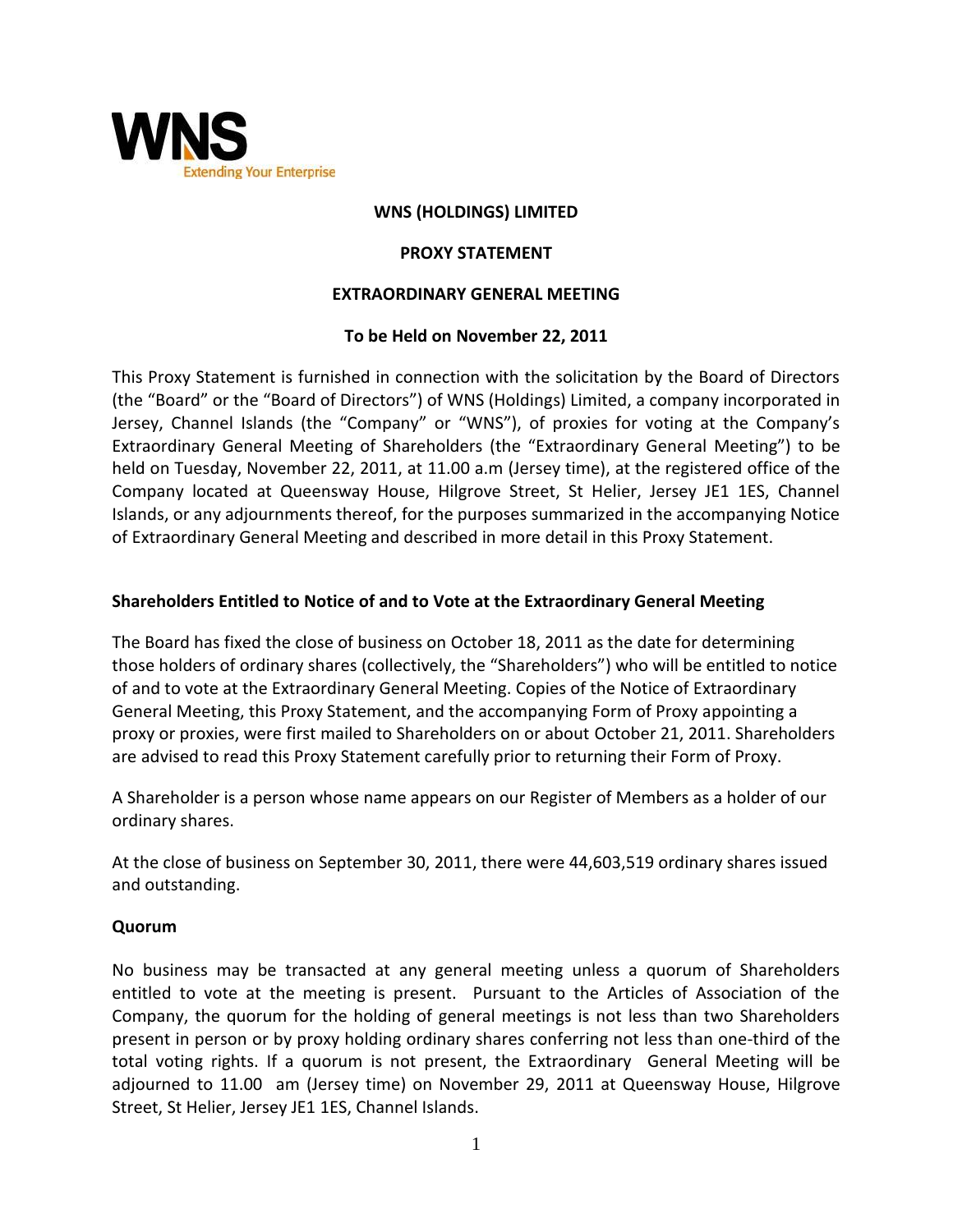#### **Proxies**

To be valid, the instrument appointing a proxy or proxies, and any power of attorney or other authority (e.g. board minutes) under which it is signed (or a notarized copy of any such power or authority), must be deposited at the registered office of the Company (c/o Computershare Company Secretarial Services (Jersey) Limited at Queensway House, Hilgrove Street, St Helier, Jersey JE1 1ES, Channel Islands (attention: Sheena Toudic)) not less than 48 hours before the time appointed for the holding of the Extraordinary General Meeting or any adjournment thereof or for the taking of a poll at which the proxy proposes to vote. A proxy need not be a Shareholder. Shareholders may appoint any member of the Board or any other person as their proxy. The appointment of a proxy will not prevent a Shareholder from subsequently attending and voting at the meeting in person.

A Shareholder may appoint more than one person to act as his proxy and each such person shall act as proxy for the Shareholder for the number of ordinary shares specified in the instrument appointing the person as proxy. If a Shareholder appoints more than one person to act as his proxy, each instrument appointing a proxy shall specify the number of ordinary shares held by the Shareholder for which the relevant person is appointed his proxy. Each duly appointed proxy has the same rights as the Shareholder by whom he was appointed to speak at a meeting and vote at a meeting in respect of the number of ordinary shares held by the Shareholder for which he was appointed as proxy.

A proxy may be revoked by: (i) giving the Company notice in writing deposited at the Company's Registered office (c/o Computershare Company Secretarial Services (Jersey) Limited at Queensway House, Hilgrove Street, St Helier, Jersey JE1 1ES, Channel Islands (attention: Sheena Toudic)) before the commencement of the Extraordinary General Meeting or any adjournment thereof or for the taking of a poll at which the proxy proposes to vote; (ii) depositing a new Form of Proxy with the Company Secretary before the commencement of the Extraordinary General Meeting or any adjournment thereof or for the taking of a poll at which the proxy proposes to vote (although it should be noted that the new Form of Proxy will only be a valid proxy, as opposed to being capable of revoking an earlier Form of Proxy, if deposited not less than 48 hours before the time appointed for the Extraordinary General Meeting or any adjournment thereof or for the taking of a poll at which the proxy proposes to vote); or (iii) the shareholder attending in person and voting on a poll. No instrument appointing a proxy shall be revoked by the appointing Shareholder attending and participating in a meeting, unless the appointing Shareholder votes on a poll at the meeting in respect of the ordinary shares for which the relevant proxy is appointed his proxy.

## **Voting**

On a show of hands, every Shareholder present in person or by proxy shall have one vote and on a poll, every Shareholder present in person or by proxy shall have one vote for each ordinary share held or represented. On a poll, a Shareholder entitled to more than one vote need not use all his votes or cast all the votes he uses in the same way. A resolution put to the vote of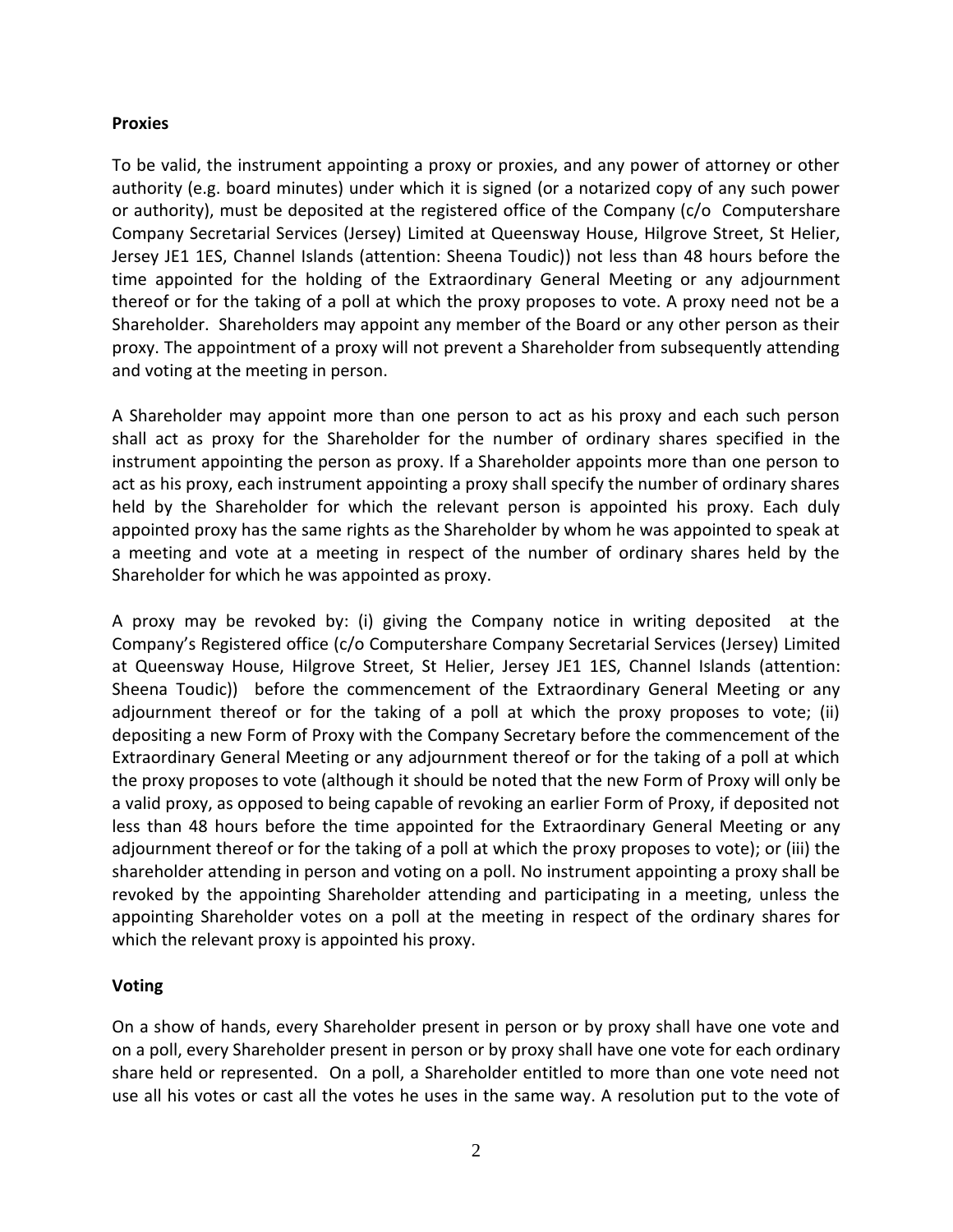Shareholders at the Extraordinary General Meeting will be decided on a show of hands unless a poll is demanded by the Chairman of the Extraordinary General Meeting or a Shareholder present in person or by proxy and entitled to vote at the Extraordinary General Meeting. In the case of joint holders only one of them may vote and in the absence of election as to who is to vote, the vote of the holder whose name appears first in order in the Register of Members, whether in person or by proxy will be accepted to the exclusion of the votes of the other joint holders.

Ordinary shares represented by a duly executed instrument appointing a proxy or proxies that is deposited with the Company at its registered office (at least 48 hours before the time appointed for the Extraordinary General Meeting) will be voted at the Extraordinary General Meeting in accordance with Shareholders' instructions contained in such instrument.

The resolution is proposed as a special resolution. On a show of hands, the special resolution to be proposed at the Extraordinary General Meeting will be duly passed by the affirmative vote of a majority of not less than two thirds of Shareholders present in person or by proxy and voting at the Extraordinary General Meeting. If a poll is demanded in the manner described above, the special resolution to be proposed at the Extraordinary General Meeting for which voting by poll is demanded will be duly passed by the affirmative vote of a majority of not less than two thirds of votes cast at the Extraordinary General Meeting for each ordinary share held or represented, with each Shareholder present in person or by proxy having one vote for each ordinary share held or represented. In the event of an equality of votes, whether upon a show of hands or on a poll, the Chairman of the Extraordinary General Meeting shall not be entitled to a second or casting vote.

# **Cost of Soliciting Proxies**

The entire cost of the solicitation of proxies for the Extraordinary General Meeting will be borne by WNS.

In this Proxy Statement, references to "£" and pence refer to the currency of the United Kingdom.

## **SUMMARY OF PROPOSAL**

At the Extraordinary General Meeting, Shareholders will be requested to vote on the proposal to increase the authorised share capital of the Company.

## **PROPOSAL**

THAT the authorised share capital of the Company be and hereby is increased from £5,100,000, divided into 50,000,000 ordinary shares of 10 pence each and 1,000,000 preferred shares of 10 pence each, to £6,100,000, divided into 60,000,000 ordinary shares of 10 pence each and 1,000,000 preferred shares of 10 pence each, by the creation of 10,000,000 additional ordinary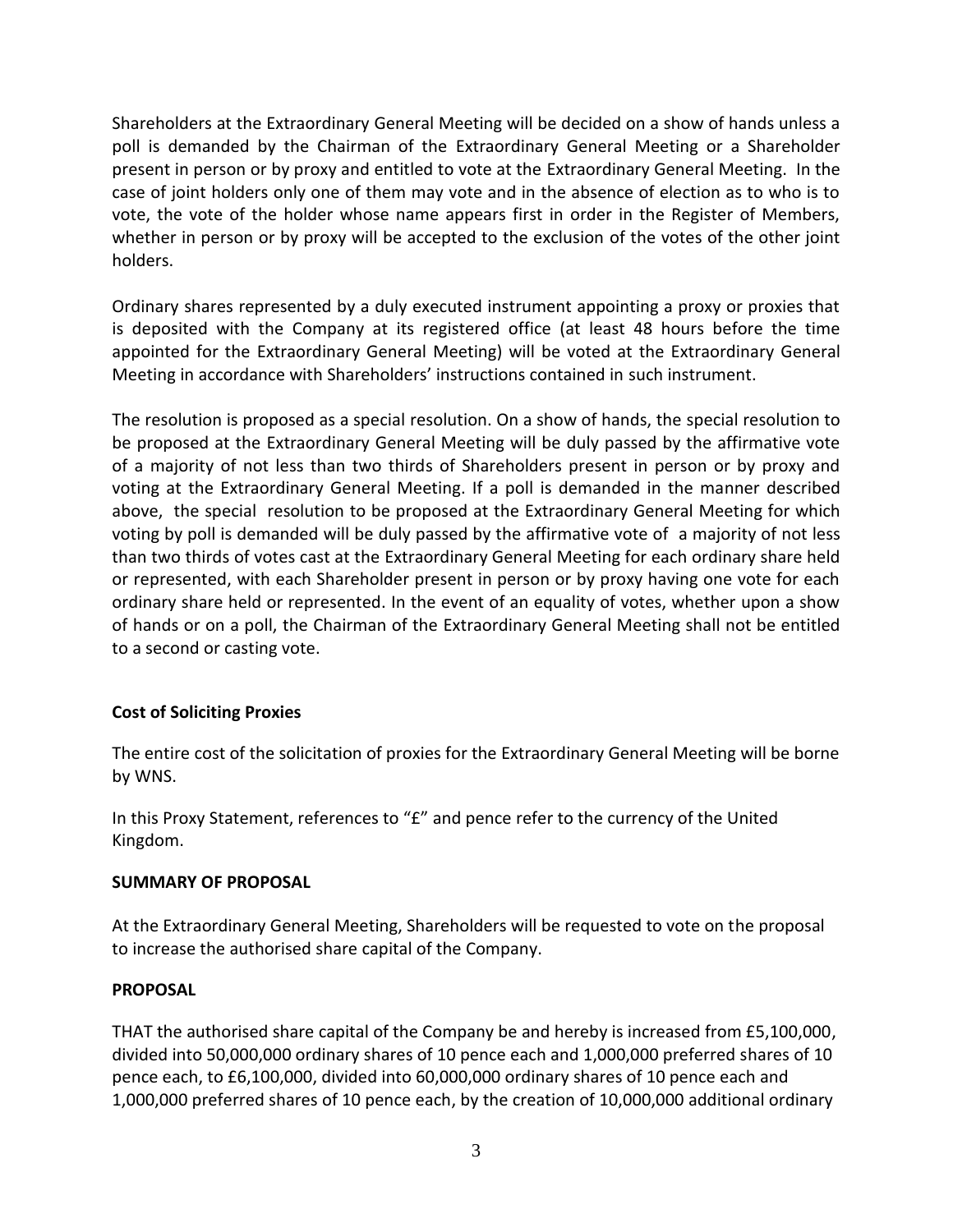shares of 10 pence each and that the Company's memorandum of association be amended accordingly.

# **General**

Currently, the Company's authorized share capital is £5,100,000 divided into 50,000,000 ordinary shares of 10 pence each and 1,000,000 preferred shares of 10 pence each. As at September 30, 2011, the issued share capital of the Company is £4,460,351.90 divided into 44,603,519 ordinary shares of 10 pence each, with a share capital of £639,648.1 remaining unissued. We are therefore proposing that the Company's authorized share capital be increased to £6,100,000.

The proposed increase in the Company's authorized share capital would benefit the Company in numerous ways, enabling the Board of Directors to cater to the funding needs of the business by issuing additional ordinary shares to take advantage of market opportunities.

Unless otherwise required by applicable law or regulation, all authorized but unissued ordinary shares will be issuable, without any further authorization by the Shareholders, on the terms and for such consideration as our Board of Directors may determine. We do not expect that Shareholder approval will be sought, unless required by applicable law, regulation or exchange listing standard as a condition to the issuance of ordinary shares in any particular transaction.

Any issuance of additional ordinary shares could have the effect of diluting the earnings per share and book value per share of existing ordinary shares, and such additional ordinary shares could be used to dilute the share ownership of a person seeking to obtain control of the Company. Ordinary shareholders of the Company do not have pre-emptive rights to subscribe to additional securities that the Company may issue, which means that current shareholders do not have a prior right to purchase any new issue of shares in order to maintain their proportionate ownership.

**The Board recommends a vote "FOR" the resolution to increase the authorised share capital of the Company from £5,100,000 to £6,100,000 by the creation of 10,000,000 additional ordinary shares of 10 pence each and that the Company's memorandum of association be amended accordingly.**

# **OTHER BUSINESS**

The Board does not presently intend to bring any other business before the Extraordinary General Meeting, and so far as is known to the Board, no matters will be brought before the Extraordinary General Meeting except as is specified in this Proxy Statement. As to any business that may properly come before the Extraordinary General Meeting, however, it is intended that proxies, in the form enclosed, will be voted in respect thereof in accordance with the judgment of those persons voting such proxies.